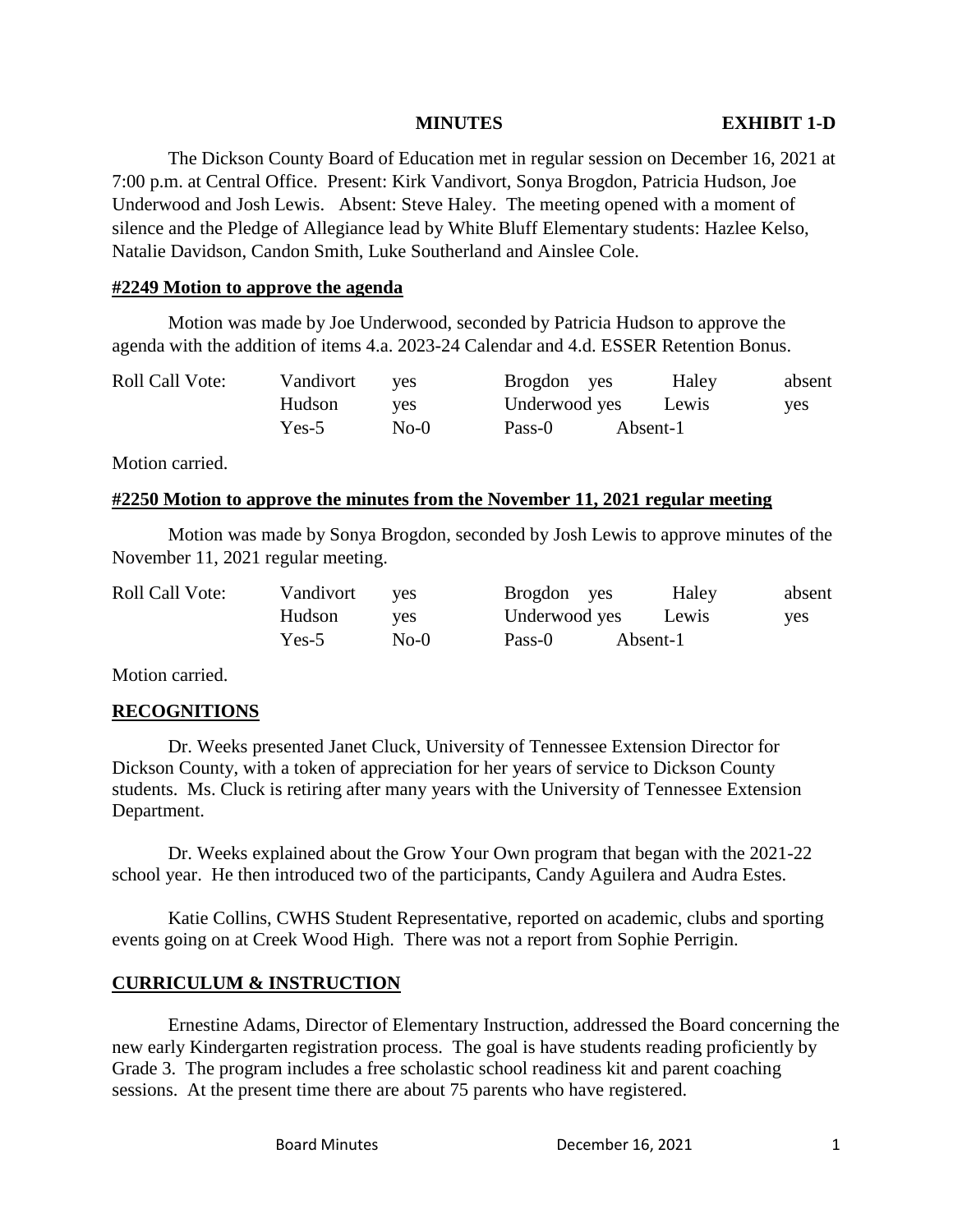## **FINANCE**

Dr. Weeks presented the monthly financial reports for November 2021 for all funds. All funds are in good standing.

## **#2251 Motion to approve November 2021 monthly financial reports for all funds**

Motion was made by Sonya Brogdon, seconded by Joe Underwood to approve the November 2021 monthly financial reports for all funds as presented.

| <b>Roll Call Vote:</b> | Vandivort | ves  | Brogdon yes   | Haley    | absent |
|------------------------|-----------|------|---------------|----------|--------|
|                        | Hudson    | ves  | Underwood yes | Lewis    | yes    |
|                        | $Yes-5$   | No-0 | Pass-0        | Absent-1 |        |

Motion carried.

## **MAINTENANCE**

Dr. Weeks stated the maintenance report was emailed to the Board.

Dr. Weeks recommended the purchase of a trash compactor from Municipal Equipment, Inc. using Sourcewell, formerly NJPA, contract #040621-WQI in the amount of \$29,717.20.

# **#2252 Motion to approve purchase of trash compactor from Municipal Equipment, Inc. in the amount of \$29,717.20**

Motion was made by Patricia Hudson, seconded by Josh Lewis to approve the purchase of a trash compactor from Municipal Equipment, Inc. using Sourcewell, formerly NJPA, contract #040621-WQI in the amount of \$29,717.20.

| <b>Roll Call Vote:</b> | Vandivort | <b>ves</b> | Brogdon yes         | Haley    | absent    |
|------------------------|-----------|------------|---------------------|----------|-----------|
|                        | Hudson    | <b>ves</b> | Underwood yes Lewis |          | yes       |
|                        | $Yes-5$   | $No-0$     | Pass-0              | Absent-1 | Abstain-0 |

Motion carried

Dr. Weeks stated there would be a Planning Session on January 6, 2022 at Stuart-Burns Elementary with dinner at 5:00 p.m. and the meeting beginning at 6:00 p.m. The purpose of the meeting will be to discuss recommendations from The Lewis Group on school facilities with the intention to prioritize the recommendations. The recommendation of the Board will then be presented to the County Commission for planning and funding.

# **HUMAN RESOURCES**

Dr. Weeks reviewed the December 2021 human resources report.

# **TRANSPORTATION**

Dr. Weeks recommended the purchase of a 2022 Ford Transit Van using state contract #000064470 in the amount of \$33,620.00. The funds will be taken from a Homeless Grant that the district has received.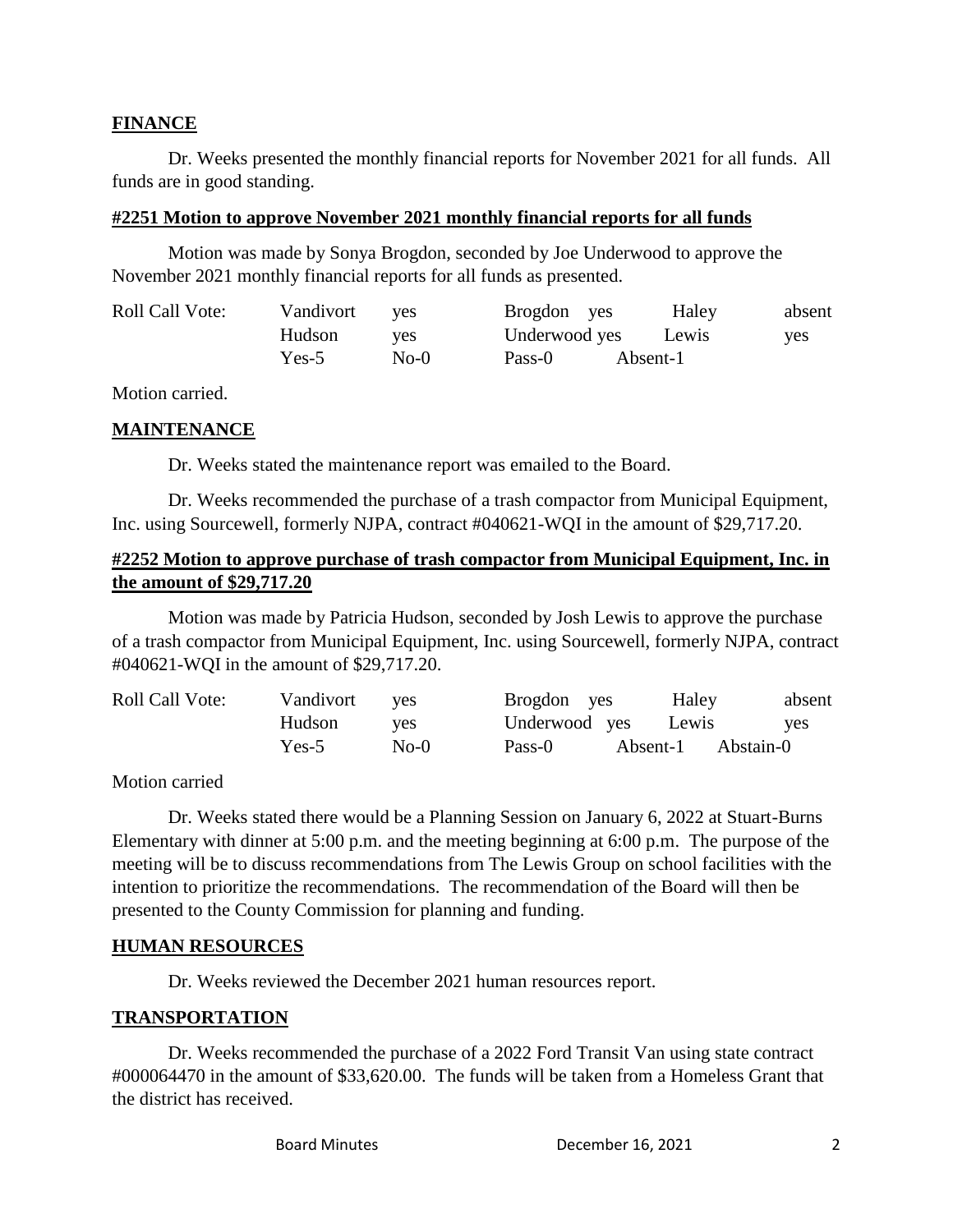## **#2253 Motion to approve purchase of a 2022 Ford Transit Van in the amount of \$33,620.00**

Motion was made by Sonya Brogdon, seconded by Josh Lewis to approve the purchase of a 2022 Ford Transit Van using state contract #000064470 in the amount of \$33,620.00.

| <b>Roll Call Vote:</b> | Vandivort | <b>ves</b> | Brogdon yes   | Haley    | absent     |
|------------------------|-----------|------------|---------------|----------|------------|
|                        | Hudson    | <b>ves</b> | Underwood yes | Lewis    | <b>ves</b> |
|                        | $Yes-5$   | $No-0$     | Pass-0        | Absent-1 | Abstain-0  |

Motion carried

#### **STUDENT SERVICES**

Dr. Weeks presented the following special permissions:

CWHS Girls Basketball, Guntersville, AL CWHS TN State Swine Expo, Cookeville, TN CWHS Cheerleading, Orlando, FL WJMS Cheerleading, Orlando, FL DMS and DCHS All Mid-State Band

#### **#2254 Motion to approve special permissions as presented**

Motion was made by Patricia Hudson, seconded by Josh Lewis to approve special permissions as recommended by Dr. Weeks.

| <b>Roll Call Vote:</b> | Vandivort | ves        | Brogdon yes   | Haley    | absent     |
|------------------------|-----------|------------|---------------|----------|------------|
|                        | Hudson    | <b>ves</b> | Underwood yes | Lewis    | <b>ves</b> |
|                        | $Yes-5$   | $No-0$     | Pass-0        | Absent-1 | Abstain-0  |

Motion carried.

## **ADMINISTRATION**

Dr. Weeks presented a proposed school calendar for 2023-2024. He stated that it has been on the website for public review and comment. He stated that it would be on the agenda for the January regular meeting.

Dr. Weeks reviewed the Legislative Interests for 2022. There will be a Legislative Dinner of February 3, 2022 with Dickson County's state representatives and senator. He stated with recent discussions that there might need to be something added about charter schools to this list.

Dr. Weeks shared information about the basic education program and new funding formula discussion that is ongoing. There have been town hall meetings and well as many subcommittee meetings to discuss all aspects of the funding formula. There is interest in making the funding formula more student focused investment. The legislators will have to approve whatever new plan is proposed.

Board Minutes **December 16, 2021** 3 Dr. Weeks recommended that a retention bonus be paid from the ESSER funds for those who will return after January 1, 2022 and has worked since the beginning of the school year.